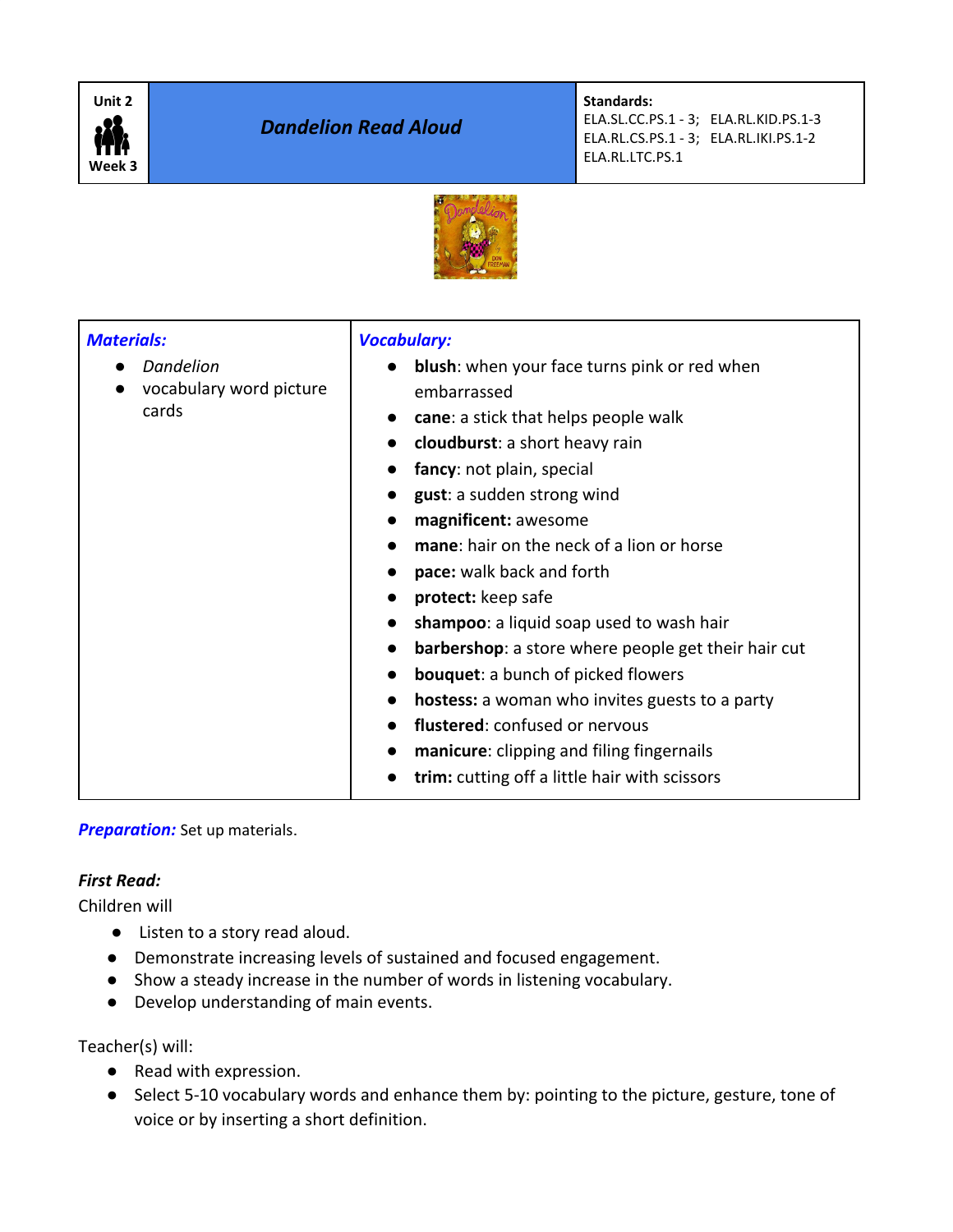- Provide comprehension asides: comment during the story about the main character's emotional state, explain an illustration or a change in scene, or indicate what various characters do or do not know.
- Model analytical thinking when appropriate e.g. "I'm thinking…."

| "The title of this book is Dandelion. Don<br>Freeman is the author and the illustrator. He<br>wrote the words and created the pictures."                                                                                                            | Show cover, underline the title and point to<br>author's and illustrator's names.                                                                           |
|-----------------------------------------------------------------------------------------------------------------------------------------------------------------------------------------------------------------------------------------------------|-------------------------------------------------------------------------------------------------------------------------------------------------------------|
| "This is Dandelion. As you can see, Dandelion is<br>a lion. But unlike wild lions, Dandelion is wearing<br>fancy clothes. He's all dressed up to go to a party<br>at Jennifer Giraffe's house. Jennifer Giraffe and<br>Dandelion are good friends." | Introduce the main character and the story<br>problem, using the illustrations on the cover.<br><b>Point to Dandelion.</b><br><b>Point to fancy clothes</b> |
| "But when it was time for Dandelion to go to<br>Jennifer Giraffe's party, she wouldn't let him in<br>her house. Let's read the story and find out what<br>happened."                                                                                |                                                                                                                                                             |
| "On a sunny Saturday morning Dandelion woke<br>up, stretched and yawned, and jumped out of<br>bed."<br>" blinked his eyes                                                                                                                           | p. 1 Model.<br>p. 2 Model.                                                                                                                                  |
| "There was a letter, and it was written in <i>fancy</i><br>-special-gold ink."                                                                                                                                                                      | p.3                                                                                                                                                         |
| "He ran down the street to the <b>barbershop</b> , a<br>place where you can get your haircut."                                                                                                                                                      | p. 6                                                                                                                                                        |
| "First he <i>trimmed</i> Dandelion's hair, and then<br>gave him a shampoo."                                                                                                                                                                         | pgs. 7 & 8 Point to scissors and shampooed<br>mane.                                                                                                         |
| "Dandelion thought he should have a <i>manicure</i><br>too. - The rabbit is clipping and filing his nails-."                                                                                                                                        | p. 9                                                                                                                                                        |
| "He looked <i>magnificent</i> - awesome-."                                                                                                                                                                                                          | p. 14                                                                                                                                                       |
| "But now Dandelion thought he really should<br>wear something more <b>elegant</b> -fancy-than a<br>sweater to the party."                                                                                                                           | p. 15                                                                                                                                                       |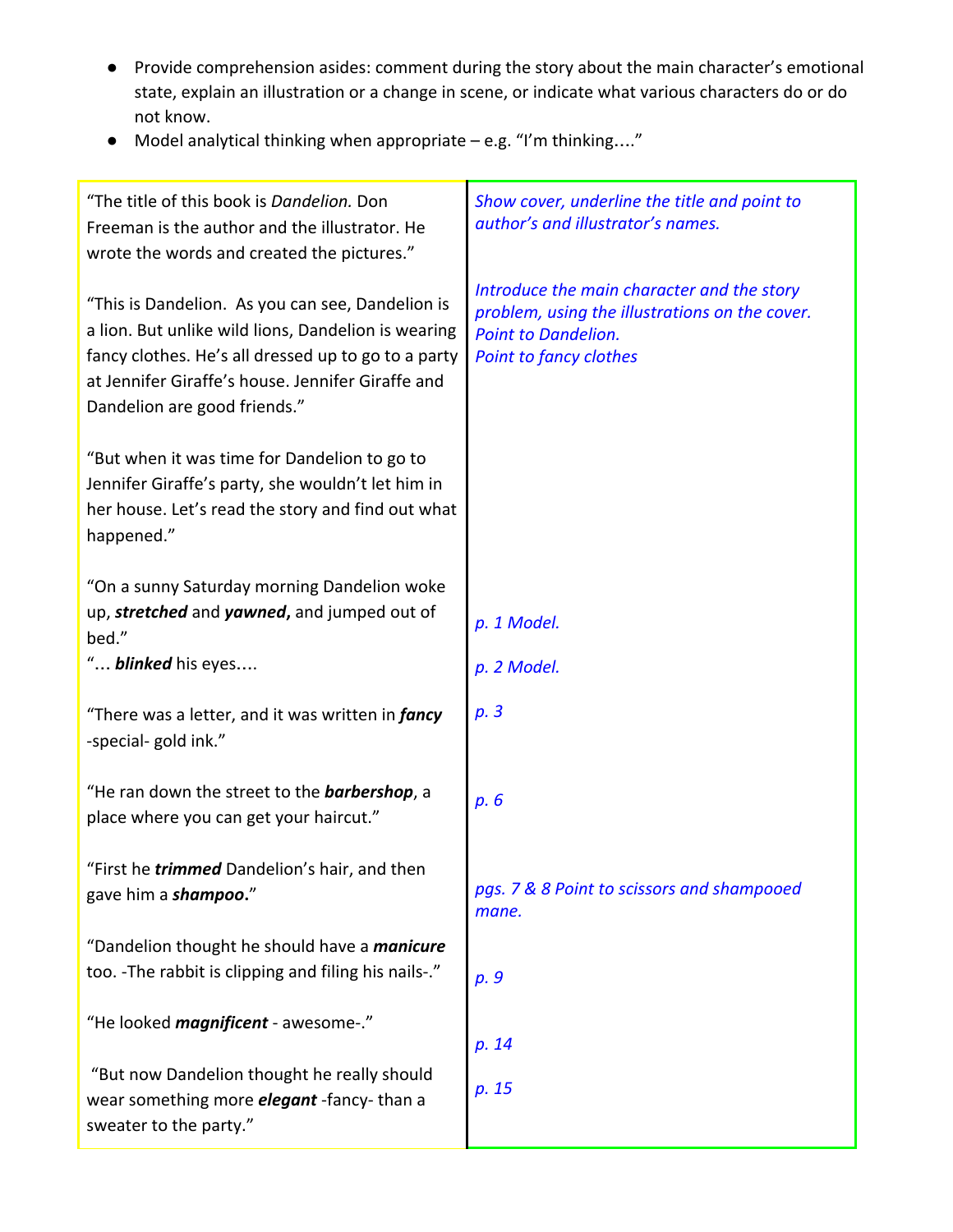| "Dandelion looks very <i>dapper</i> -stylish- with his<br>cap and cane."                               |                                                                                   |
|--------------------------------------------------------------------------------------------------------|-----------------------------------------------------------------------------------|
| "I've just got time to get something for my<br><b>hostess</b> – for Jennifer Giraffe who is giving the | p. 18 Comment and point to cap and cane after<br>reading.                         |
| party."                                                                                                | p. 19                                                                             |
| "A bouquet of <i>dandelions</i> would be perfect."                                                     |                                                                                   |
| "Back and forth, up and down the long block he<br>paced."                                              | p. 20 Point                                                                       |
|                                                                                                        | p. 28 Make pacing motions with arm.                                               |
| "To make matters worse, it began to rain in<br><b>torrents</b> – it started to rain very hard."        |                                                                                   |
|                                                                                                        | p. 31                                                                             |
| "I do hope you weren't caught in that awful<br>cloudburst - short, heavy rain."                        |                                                                                   |
| "Dandelion almost spilled his cup of tea as he                                                         | p. 39                                                                             |
| reared back and laughed uproariously."                                                                 |                                                                                   |
| "Miss Giraffe was so <i>flustered</i> she got herself all<br>tangled up in her long pearl necklace."   | p. 42 Model.                                                                      |
|                                                                                                        | p. 43 Model by making nervous hand movements<br>tangling up your pretend necklace |

# *Discussion Questions(s):*

- Why didn't Jennifer Giraffe let Dandelion in when he rang her doorbell in his fancy clothes?
- How do you think Dandelion felt when Jennifer Giraffe didn't let him into her house? Do you think he knew the reason she didn't let him in? Why do you think that?

# *Second Read*

Children will:

- Listen again to the story read aloud
- Demonstrate increased level of sustained and focused engagement
- Show a steady increase in the number of words in listening vocabulary
- develop understanding of main events

Teacher(s) will: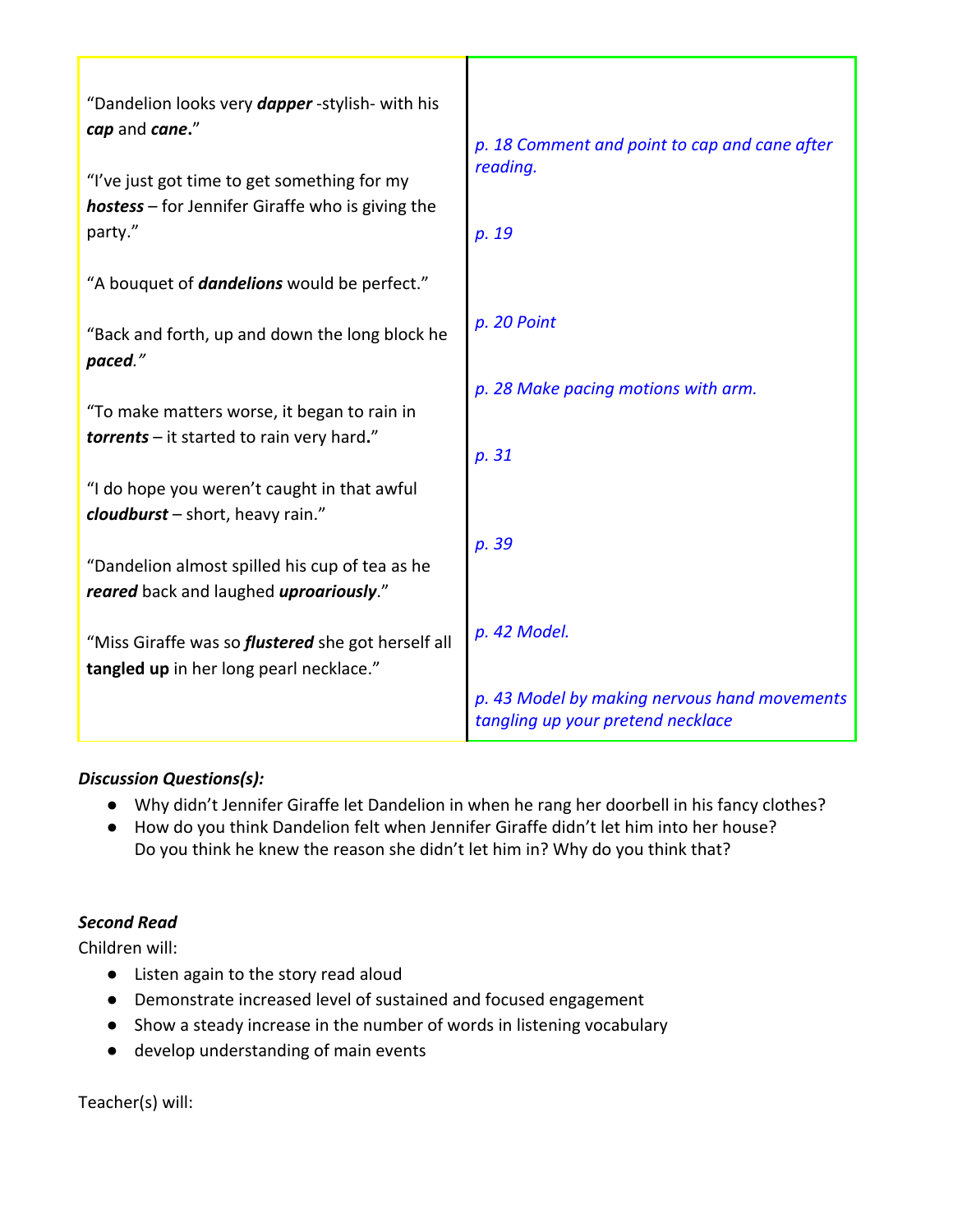- continue to define the vocabulary words from Story Reading 1 and include additional vocabulary that may need more verbal definitions.
- explain feelings or thoughts of secondary characters.
- deepen the comprehension of primary characters, story problem, etc.
- model analytical thinking.

| "We read this book once before and we<br>remember the title"                                                                                                                                                                                                                                                 | Hold up the book and show the cover.<br>Take children's responses. Rad and underline the<br>title again. |
|--------------------------------------------------------------------------------------------------------------------------------------------------------------------------------------------------------------------------------------------------------------------------------------------------------------|----------------------------------------------------------------------------------------------------------|
| "On this page, we remember that Dandelion, in<br>his fancy clothes and with his curled mane is<br>ringing the doorbell of Jennifer Giraffe, the<br>hostess of the party. We also remember that she<br>didn't let him in. Let's read the story once<br>more."                                                 | p. 22 Re-orient the children to the story                                                                |
| "Dear Dandelion: You are invited to my<br>tea-and-taffy party on Saturday afternoon at<br>half-past three. Come as you are. Sincerely,<br>Jennifer Giraffe. At this party they will drink tea<br>and eat taffy, chewy candies. "Come as you are"<br>means that you don't have to dress up for the<br>party." | p. 4                                                                                                     |
| "First he <i>trimmed</i> Dandelion's hair -cut the ends<br>of his mane with scissors- and gave him a<br>shampoo- washed his hair."                                                                                                                                                                           | pgs. 7 & 8                                                                                               |
| "A <b>bouquet</b> - a bunch- of dandelions would be<br>perfect."                                                                                                                                                                                                                                             | p. 20                                                                                                    |
| "Jennifer doesn't recognize Dandelion in his<br>fancy clothes and his curled mane. She thinks<br>he is a stranger."                                                                                                                                                                                          | p. 25 Comment after reading text.                                                                        |
| "Dandelion was soon soaking wet and his curls<br>came <i>unfurled</i> -see, no more curls."                                                                                                                                                                                                                  |                                                                                                          |
| "where they had been <i>protected</i> - kept safe-<br>from the wind and the rain."                                                                                                                                                                                                                           | p. 32                                                                                                    |
|                                                                                                                                                                                                                                                                                                              | p. 36                                                                                                    |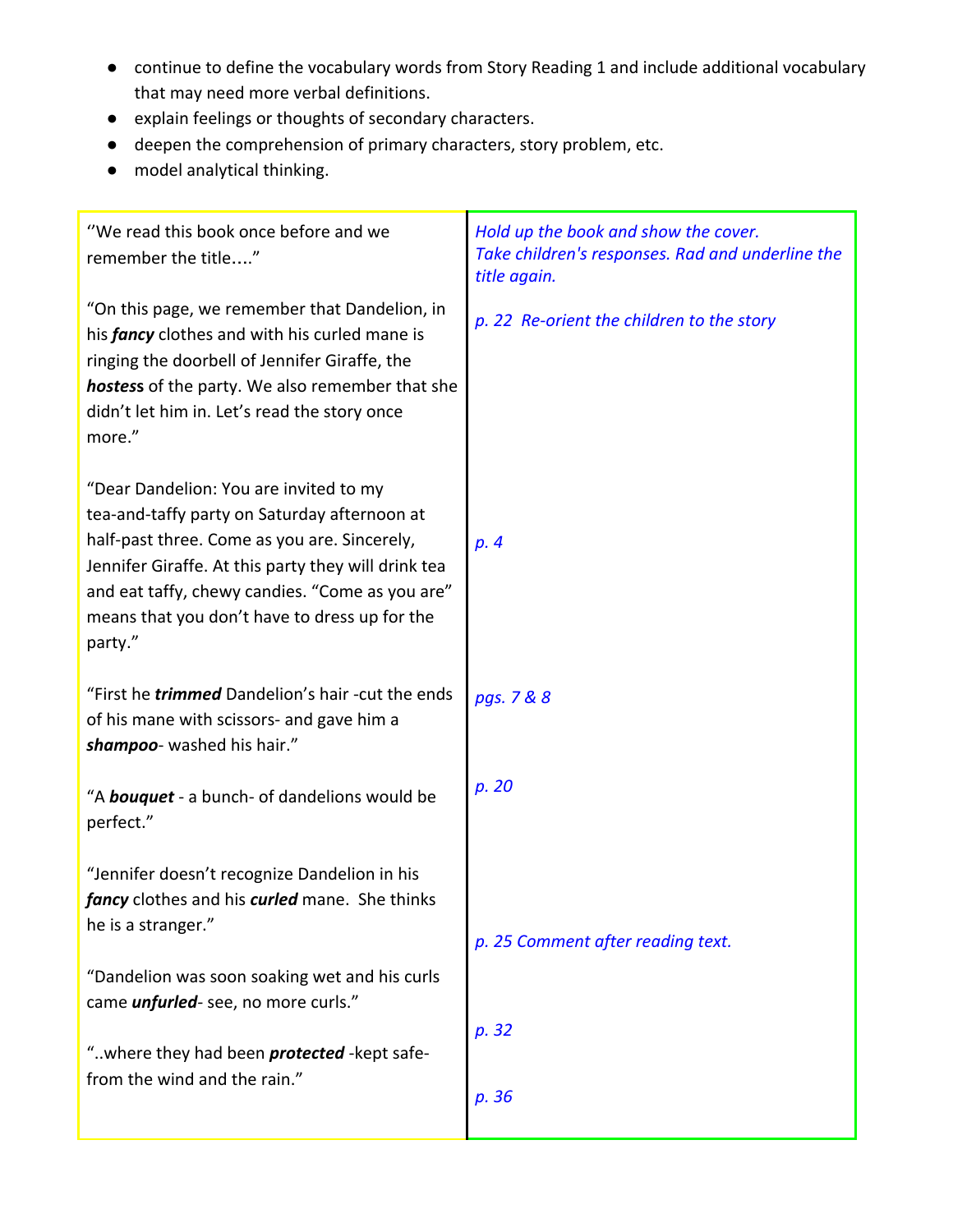| "Jennifer Giraffe now recognizes Dandelion<br>because he is no longer wearing his fancy<br>clothes and his mane is also the way it used to<br>be."                                                                                                                     | p. 39 Comprehension Aside. |
|------------------------------------------------------------------------------------------------------------------------------------------------------------------------------------------------------------------------------------------------------------------------|----------------------------|
| "Everyone at the party greeted him heartily -<br>they were happy to see him."                                                                                                                                                                                          | p. 40                      |
| "I do apologize for having closed the door on<br>you!" she said blushing- her face turned pink-. "I<br>promise never to do such a thing again."<br>"Jennifer was embarrassed that she did not let<br>Dandelion in the first time because she didn't<br>recognize him." | p. 43 Comprehension Aside. |

# *Discussion Questions(s):*

- What did Jennifer Giraffe's invitation mean when it said, "Come as you are?"
- Why did Dandelion feel that he needed to make himself look fancy for Jennifer Giraffe's party?
- Jennifer Giraffe didn't recognize Dandelion. Why didn't she have trouble recognizing her other guests?

## *Third Read:*

Children will:

- Reconstruct parts of the story
- practice saying and using story-related vocabulary words
- recall main events and characters in the story when prompted

Teacher(s) will:

- **●** Jointly reconstruct the story with children.
- **●** Expand, clarify or add more information to children's responses.
- **●** Address misunderstandings.
- **●** Define words as necessary.
- **●** Deepen comprehension asides.
- **●** Model analytical thinking.

| "We have read this story twice and today we are   | Hold up the book and show the cover. Underline                                                                                                                                   |  |
|---------------------------------------------------|----------------------------------------------------------------------------------------------------------------------------------------------------------------------------------|--|
| going to talk about and tell the story together." | and state the title.                                                                                                                                                             |  |
|                                                   | Use phrases such as "We remember" or "What<br>is happening here?" while pointing to the action<br>on the pages. Comments will mostly be in<br>response to what the children say. |  |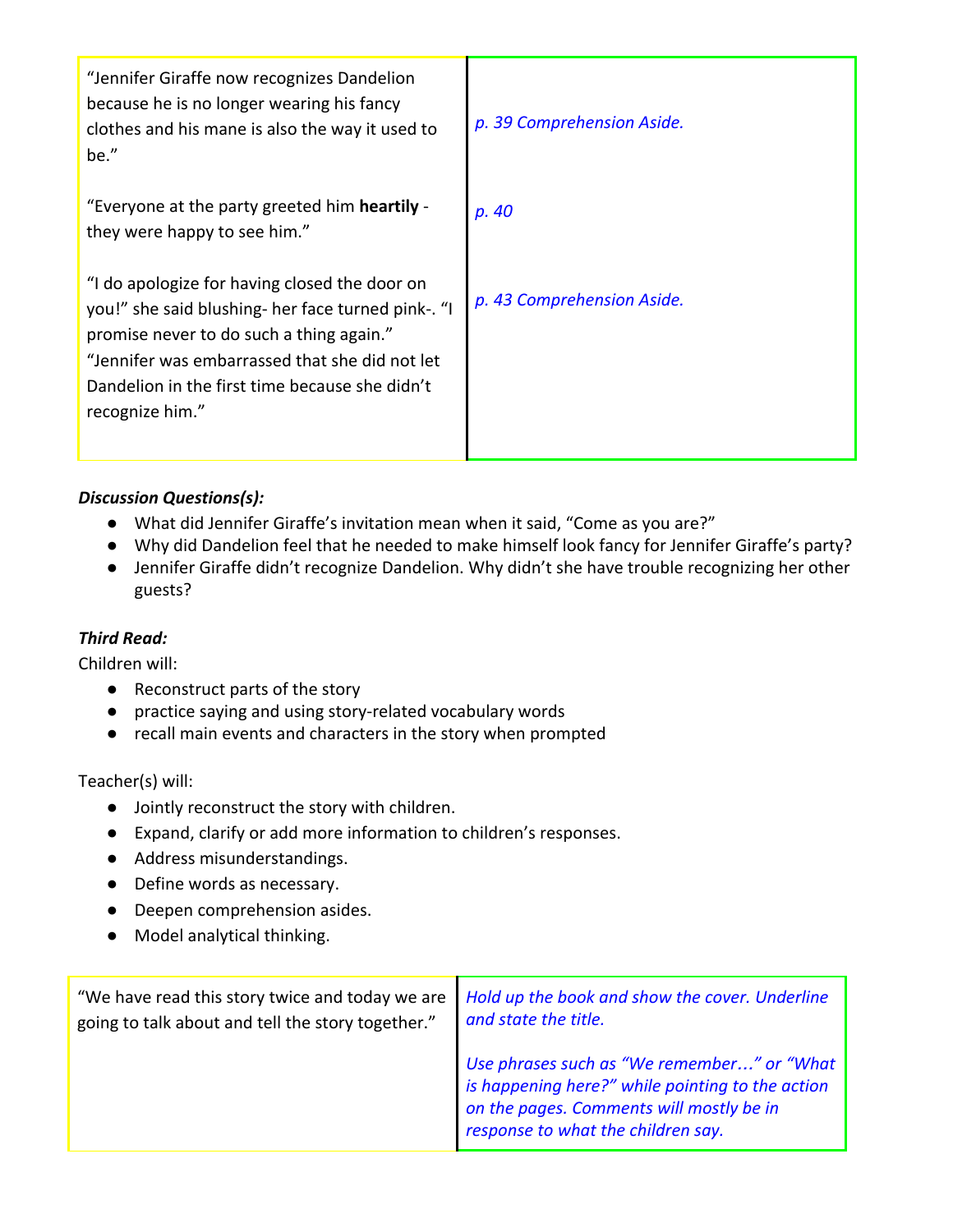|                                                                             | p. 1 Read.                                                                            |
|-----------------------------------------------------------------------------|---------------------------------------------------------------------------------------|
| "What is happening here?"                                                   | pgs. 2 & 3                                                                            |
| "We remember"                                                               | pgs. 4 & 5                                                                            |
| "What were some of the things Dandelion did to<br>get ready for the party?" | Pgs. 6-18 Go back-and-forth in the book as<br>children list the things Dandelion did. |
|                                                                             | p. 19 Read.                                                                           |
| "How is Dandelion feeling here? Why?"                                       | pgs. 20 & 21                                                                          |
| "Why is Jennifer Giraffe so surprised when she<br>opens the door?"          | p. 23                                                                                 |
| "What happens next?"<br>"Why is Dandelion so upset?"                        | P. 24 Ask question before turning to this page.<br>p. 27                              |
| "Then what happens?"                                                        | pgs. 28 & 29                                                                          |
| "What else happened when it started to rain in<br>torrents?"                | Go back and forth in book as children recall<br>events.                               |
| "And when the sunshine came beaming<br>down"                                | pgs. 34 & 35                                                                          |
| "What did Dandelion decide to do here?"                                     | pgs. 36 & 37                                                                          |
| "Here we remember"                                                          | pgs. 38 & 39                                                                          |
| What story did Jennifer tell about a silly looking<br>lion?"                | pgs. 40 & 41                                                                          |
| "Why was Jennifer Giraffe blushing?"                                        |                                                                                       |
| "Here Dandelion decides"                                                    | p. 43                                                                                 |
|                                                                             | p. 44                                                                                 |

# *Discussion Questions(s):*

● How is the invitation that Peter sent to Amy in A Letter to Amy similar to or different from the invitation Jennifer Giraffe sent to Dandelion?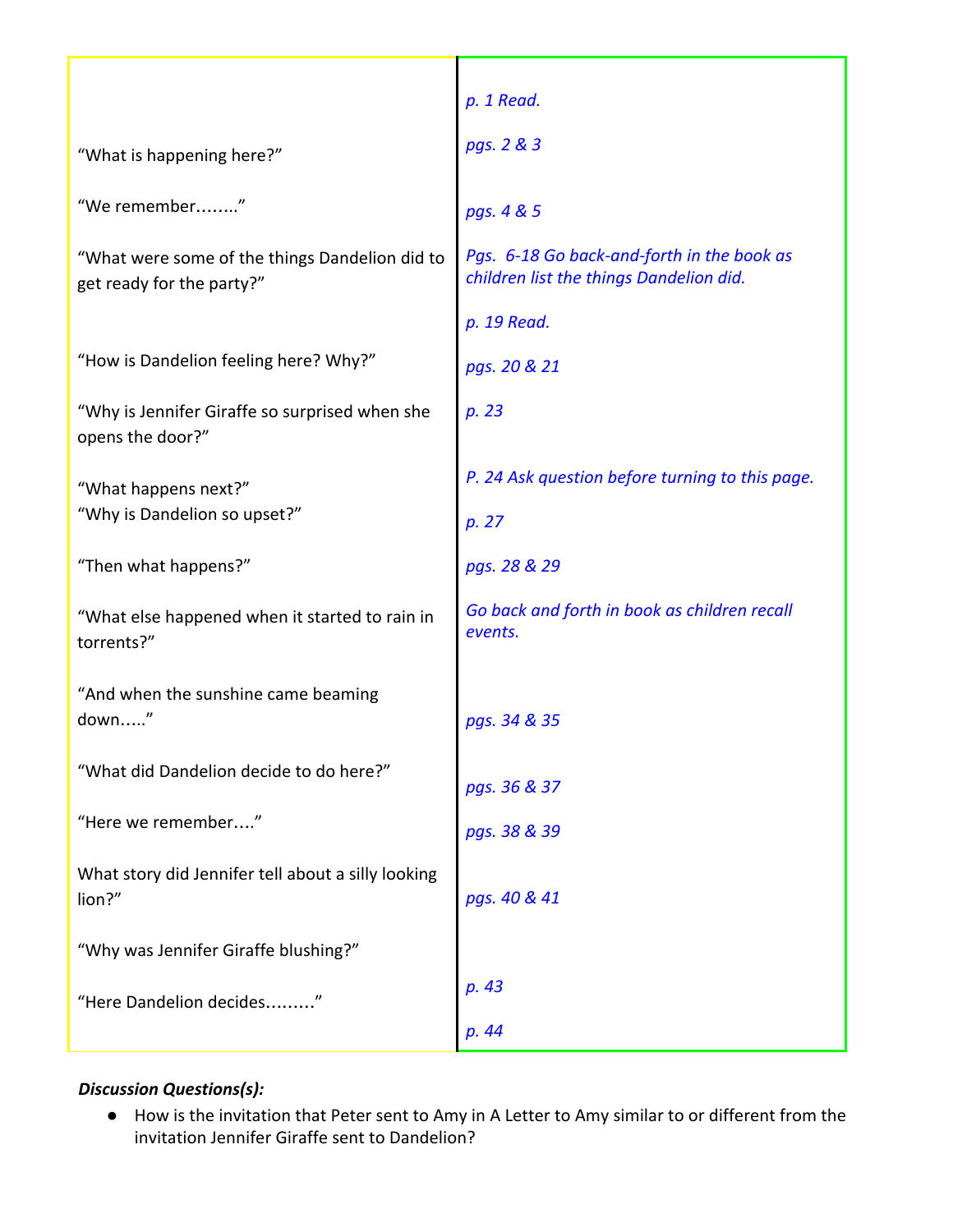● The Little Red Hen also had friends over to her house. Why didn't she write invitations like Jennifer Giraffe and Peter in a *Letter to Amy*?

# *Fourth Read*

Children will:

- act out one or more scenes from the story
- explore character motivations and emotions
- recall main events from the story

With children, choose one scene to act out. Assign roles to children or use a structure to ask for volunteers. As you read the corresponding pages from the story, children act out the scene and recite any dialogue.

## *Discussion Questions(s):*

● Have you or your family dressed up fancy? What was the occasion?

| <b>Suggested Transition Activity</b><br><b>First Read</b>                                                                                                                                                                                | Literacy/Language Skills<br>Supported                            |
|------------------------------------------------------------------------------------------------------------------------------------------------------------------------------------------------------------------------------------------|------------------------------------------------------------------|
| Say: "I am going to dismiss you by the using the first sound in your first<br>name, using beginning sounds of story vocabulary words:                                                                                                    | <b>Direct</b><br>-beginning sounds<br>-vocabulary support        |
| "If your name begins with /d/ like Dandelion, you may"<br>"If your name begins with /f/ like fancy, you may"<br>"If your name begins with /b/ like bouquet, you may"<br>Continue with beginning sounds with other story vocabulary words | <b>Indirect</b><br>-repeated exposure to<br>well-formed sentence |